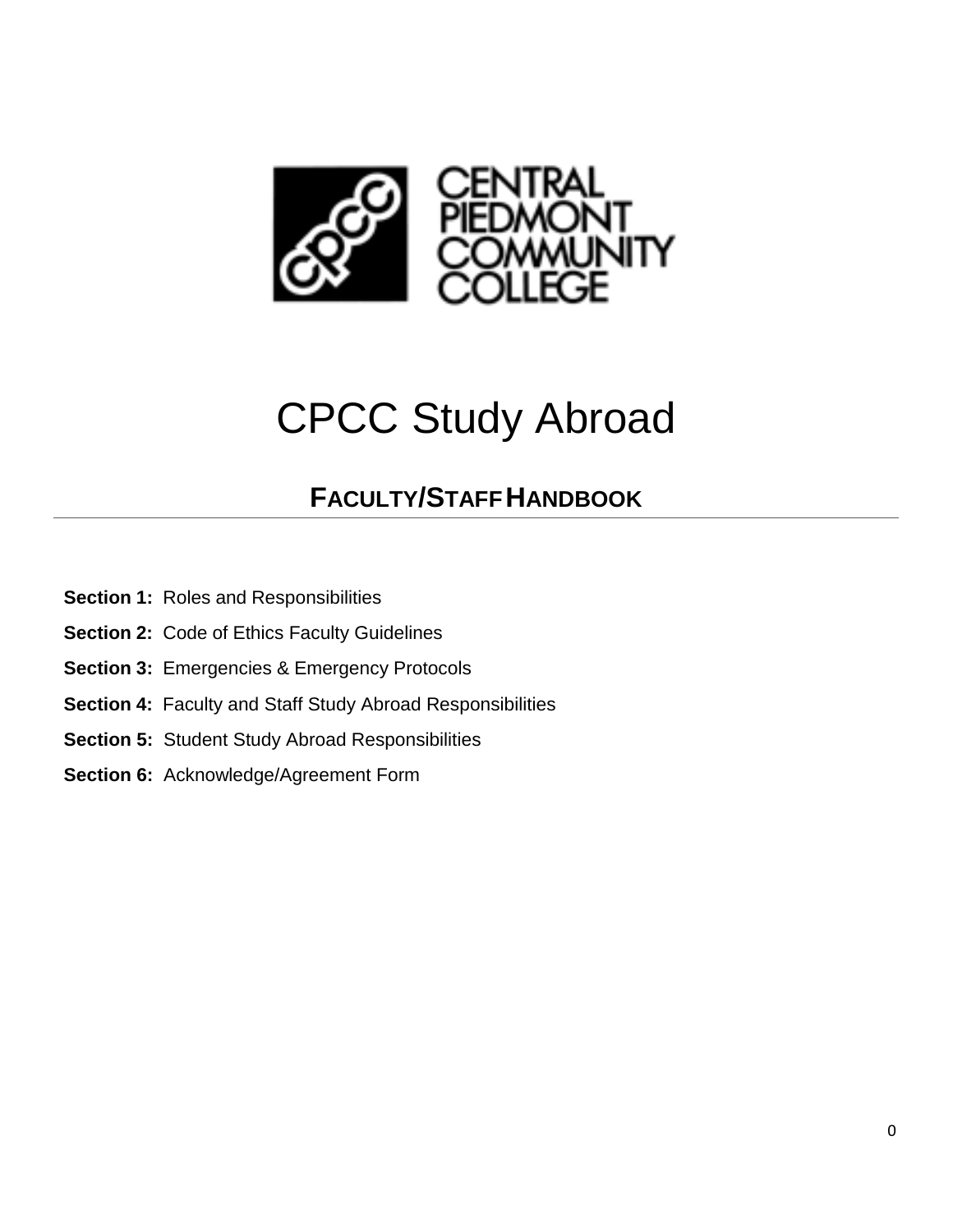# **1 ROLES AND RESPONSIBILITIES**

Thank you for agreeing to accompany students as a Study Abroad Leader for CPCC. There are certain responsibilities involved in this position that must be clear and agreeable to you.

#### **A. CPCC Study Abroad Leader Roles and responsibilities Agreement:**

- 1. Actively recruit students for the trip (with a goal of recruiting at least half the needed number of students), market the trip, and assist with application follow-up.
- 2. Participate in the mandatory informational, pre-departure orientation meeting with participants.
- 3. Obtain travel insurance and sign waiver forms and collect the same from the participants. (Student emergency contact information and health/allergy information is at hand while traveling). Be familiar with the student insurance policy coverage.
- 4. Ensure initial orientation "on site" is provided either by the local contact/third party provider or by you as the leader or by both.

Orientation should include:

- How to get around (should include public transportation info).
- How to get money, stamps, accommodations etc.
- What to expect in living with a host family (when appropriate to the program).
- How to "blend in" with the local culture.
- Excursion opportunities/itinerary.
- How to contact you, the leader, and the third party provider who has arranged your program.
- Emergency phone numbers such as for Fire or Police.
- Nearest Consulate contact information.
- Daily meeting time and place to touch base or for emergencies. (A time and place where they can always find you on a regular basis)
- 5. In case of an emergency, determine course of action in accord with Global Learning Office and third party contacts. (Refer to the emergency contact sheet provided at the pre-departure meeting and section 3 of this handbook, Emergencies and Emergency Protocols).
- 6. Check with all students about their host family (or other) accommodations.
	- Female student should not be housed with single male unless arranged and agreed upon by participants.
	- The lodging/room should be clean.
	- Family Participation with the student if with host family
	- Meals are satisfactory and, when "home stay/ half-board," usually taken together with host family.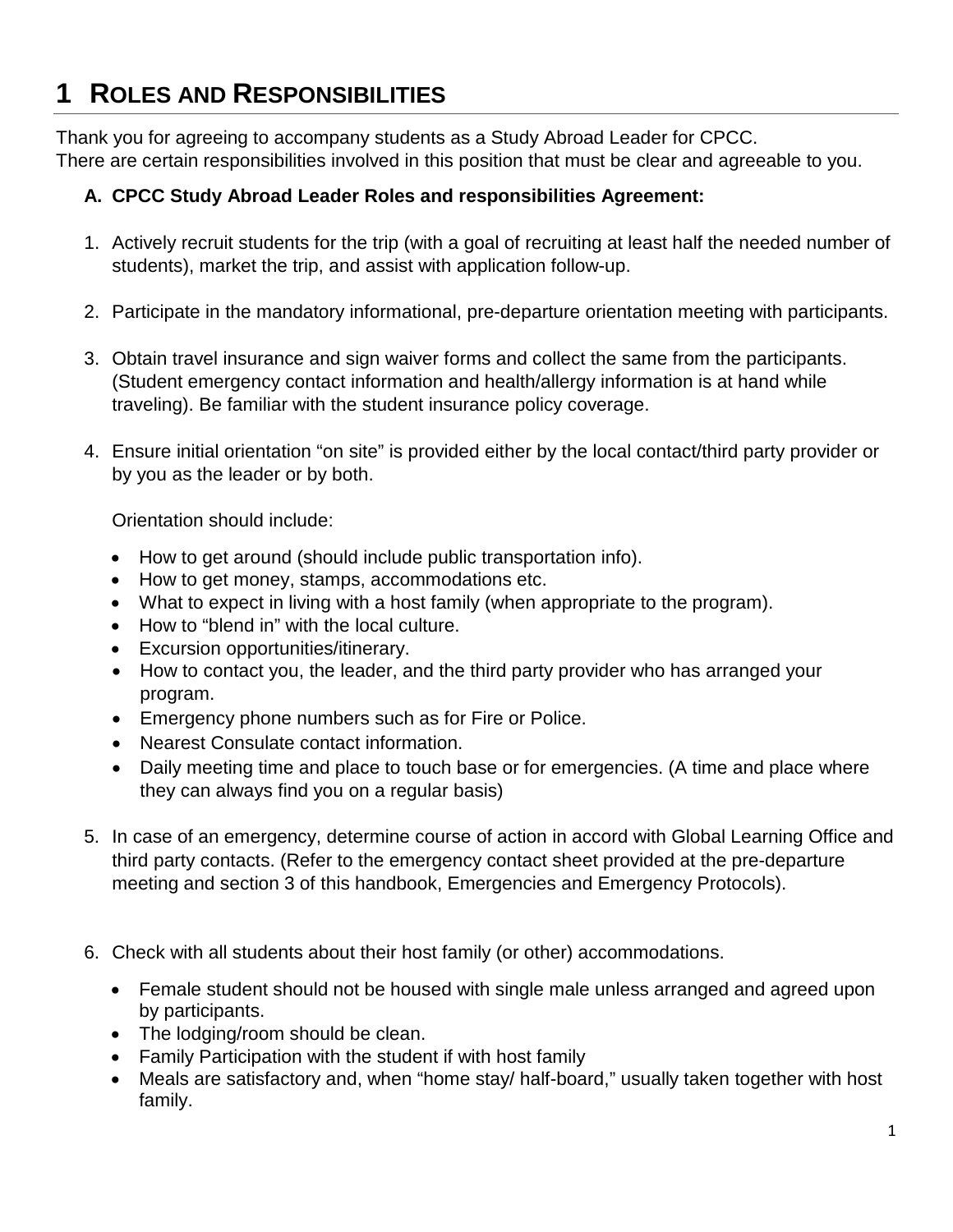- 7. Remain in the vicinity and available to students even on weekends unless accompanying students on a planned excursion.
- 8. When leader leaves any students behind because of an excursion or other reason, someone else should be designated "in charge" and contact information given to students in case of an emergency situation.
- 9. Verify regularly that all students are participating or attending classes and when appropriate, receives a record of attendance for students at the end of the course.
- 10. Troubleshoot any problems that may arise for students, doing whatever possible to resolve or arbitrate amicably.
- 11. Provide syllabus and submit final grades to CPCC (both curriculum and CCE option).
- 12. Educate students about the CPCC code of conduct. Any student endangering the well-being of other student(s) or self is warned and sent home at their own expense if warning unheeded. This would include alcohol or drug abuse.
- 13. Obtain cell phone which will be usable in country with an international plan and access to internet. Downloading an internet messaging app (i.e. whatsapp) is highly recommended prior to leaving the US. Leader will be available 24 hours a day.
- 14. Maintain non-emergency communication with CPCC (e.g. notification about group arrival in country and back in the US, inform the Global Learning Office of changes in itinerary and excursions).
- 15. Continuously assess risks and be vigilant of travel warnings on the US State Department website and the Center for Disease Control website.
- 16. Collect and update participant whereabouts, especially travel on weekends and off-site.

#### **B. Roles and Responsibilities of the Global Learning Office**

- 1. Assess risk in areas with the State Department website
- 2. Collect and file:
	- Health & Insurance information (participants must have CPCC approved insurance that includes repatriation of remains)
	- Emergency contact information (parents/guardians/spouses)
	- Passport/visa information (copy of passport main page)
	- Signed/notarized waiver forms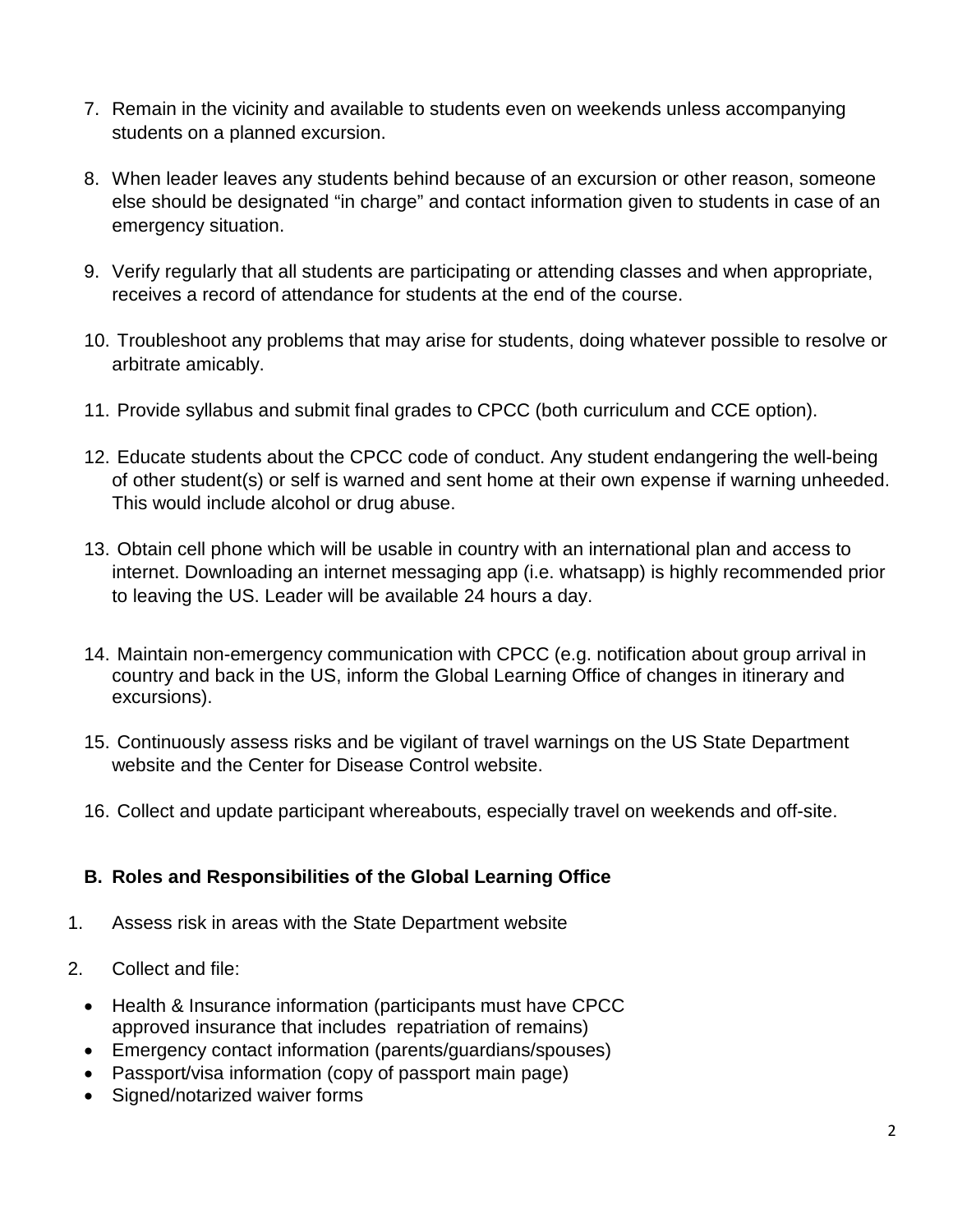- Health information for participant
- Housing and itinerary information
- 3. Provide to resident advisor/Instructor
	- Health and safety information and EAP training
	- Participant insurance information
	- Specific medical needs identified
	- Participant passport numbers and emergency contact information
	- Participant addresses abroad
	- Emergency contact sheet for all programs
- 4. Host pre-departure orientation which will serve to:
	- Disseminate safety and emergency information/policies
	- Secure signed waiver form agreements
	- Discuss behavior policies
	- Provide local destination information
	- Distribute emergency cards (with emergency contact information and vital websites)
	- Distribute itinerary
	- Allow participants to meet one-another
- 5. Submit required approval forms on time and procure approval signatures. Send International Travel Student Roster to Faculty Leader, Division Director, and Dean of Instruction 3 business weeks prior to departure date. Attach copy of the approved International Travel with Students form.
- 6. In case of an emergency, determine course of action in accord with Faculty Leader, third party contacts and appropriate CPCC officials.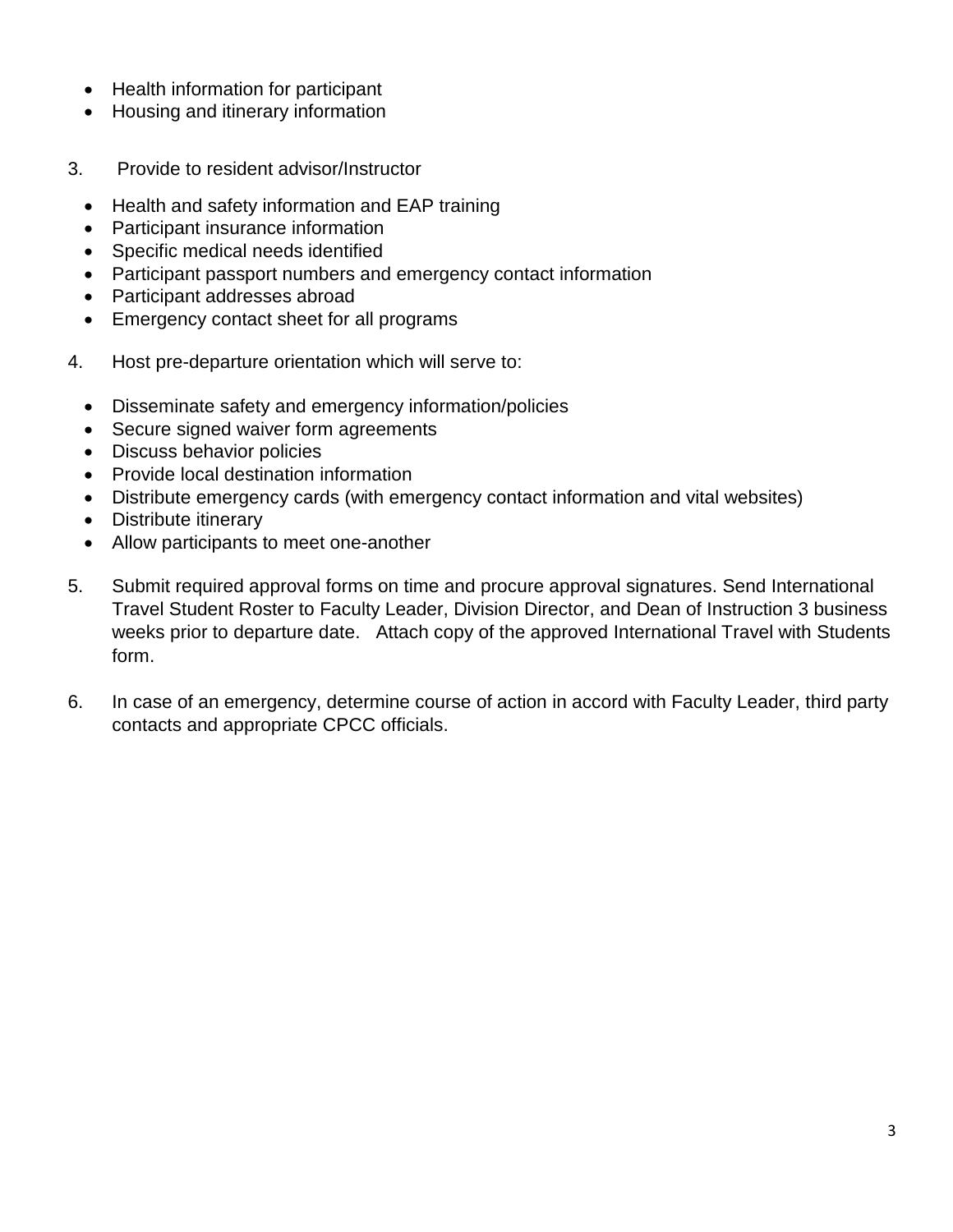# **2 CODE OF ETHICS FACULTY GUIDELINES**

#### **Profession Code of Ethics**

Faculty and staff should always abide by the CPCC Faculty and Staff handbook. The CPCC Professional Code of Ethics sets forth general standards that serve the faculty and staff leading study abroad trips. This document does not provide a set of rules that prescribe how members should act in all situations, but rather guidelines for the decision making process. Specific applications of the CPCC Professional Code of Ethics must take into account the context in which the decision is being considered.

- Uphold the professional reputation of CPCC and other CPCC colleagues.
- Comply with all laws and regulations that apply to the interaction with students, partner institutions, organizations, and other aspects of professional conduct.
- Respect all individuals without regard to race, color, sex, sexual orientation, marital status, creed, ethnic or national identity, handicap, socioeconomic status, and age.
- Uphold professional and culturally respectful behavior when interacting with students and with locals. Exhibit cultural diplomacy with all.
- Be constructive and professional in evaluating the work of colleagues, students, and trip providers.
- Treat fellow colleagues in a fair manner and foster a culture rich in diversity that is based on trust, mutual respect, teamwork, and integrity.
- Be flexible even in situations outside of comfort zones.
- Report professional misconduct to the Director of Global Learning.
- Give credit for ideas, words, or images originated by others.
- Safeguard privacy rights and confidential information.
- Resist situations in which influence can be used for personal gain. Do not solicit or accept favors for yourself or CPCC where a higher public interest would be violated.
- Avoid actual or apparent conflicts of interest.
- Maintain the highest standards of honesty and integrity in all professional endeavors.
- Refrain from decisions which will place individuals in the group at risk.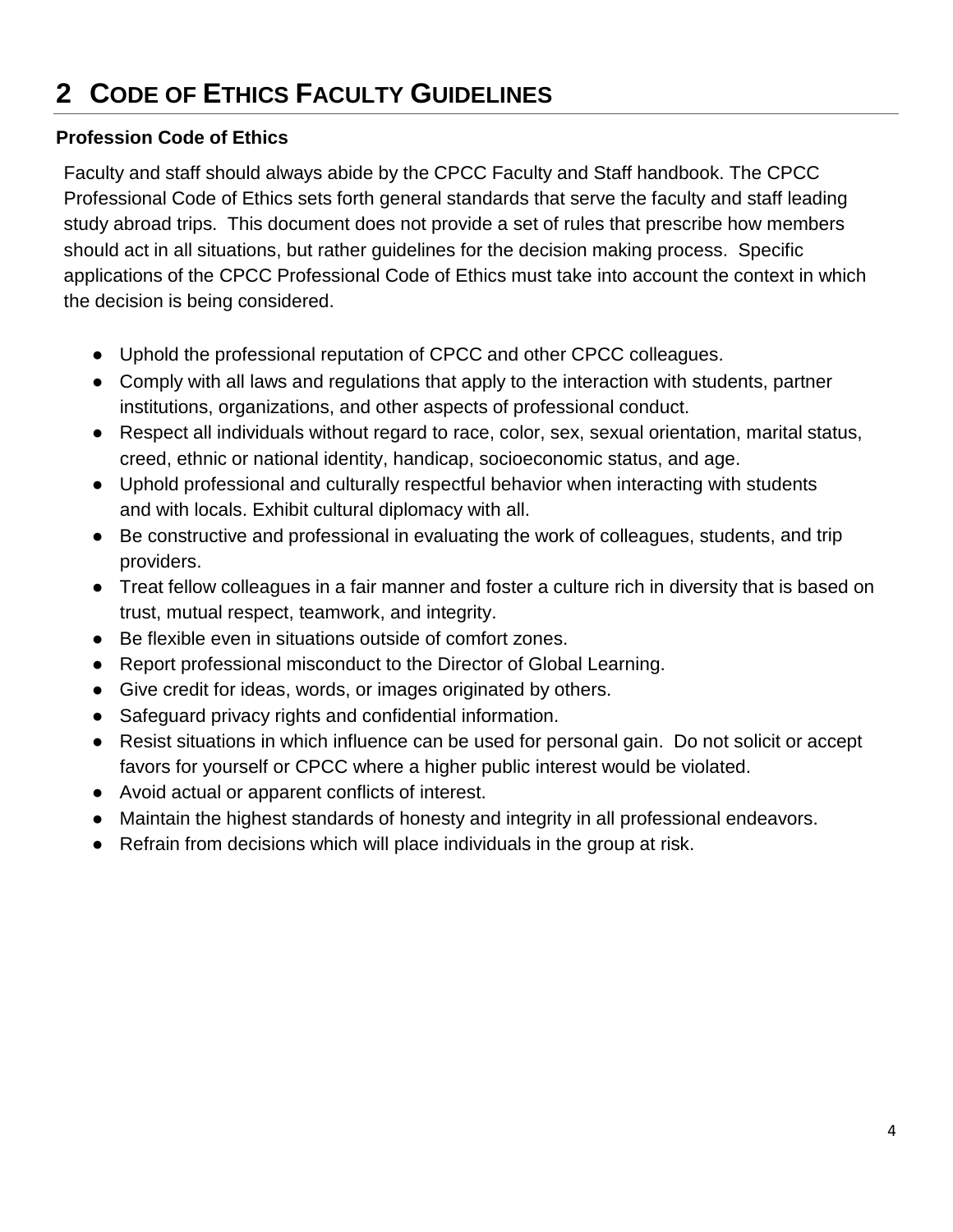### **3 EMERGENCIES AND EMERGENCY PROTOCOLS**

#### **Purpose of the Protocols**

The purpose of this document is to provide guidance to the faculty/staff participants of CPCC study abroad trips on how to handle a variety of emergency situations that may occur on these trips. **How to use the Protocols**

All faculty/staff members participating in CPCC study abroad trips are required to review the protocols as part of the planning and application process each year. This document should be read and understood before faculty/staff begin pre-departure orientation sessions with student participants each year.

#### **Definitions**

#### **What is an Emergency?**

An emergency is a situation which poses genuine or immediate risk to the health, safety, security and well-being of study abroad participants, as well as to the execution of the trip as planned. It includes situations which involve either a single participant or all trip participants. For the purpose of developing this manual, two categories of emergencies, and corresponding protocols, are considered: A) non-emergency and B) emergency.

#### **A. Non-Emergency:**

- Minor accident/injury (small cuts, pulled muscle, sprained ankle)
- All burglaries or property theft to any participant
- Minor property damage
- Lost or stolen passport
- Lost or delayed luggage
- Discipline issues; including harassment
- Participant separated from the group due to missed transportation or other reasons
- Breech of student code of conduct, including excessive alcohol use

#### **B. Emergency:**

- Death of one or more trip participants
- Potentially life-threatening or debilitating injury, illness, or behavior, or other medical emergency
- Sex offenses, forcible or non-forcible
- Aggravated assault, including sexual assault, physical assault or other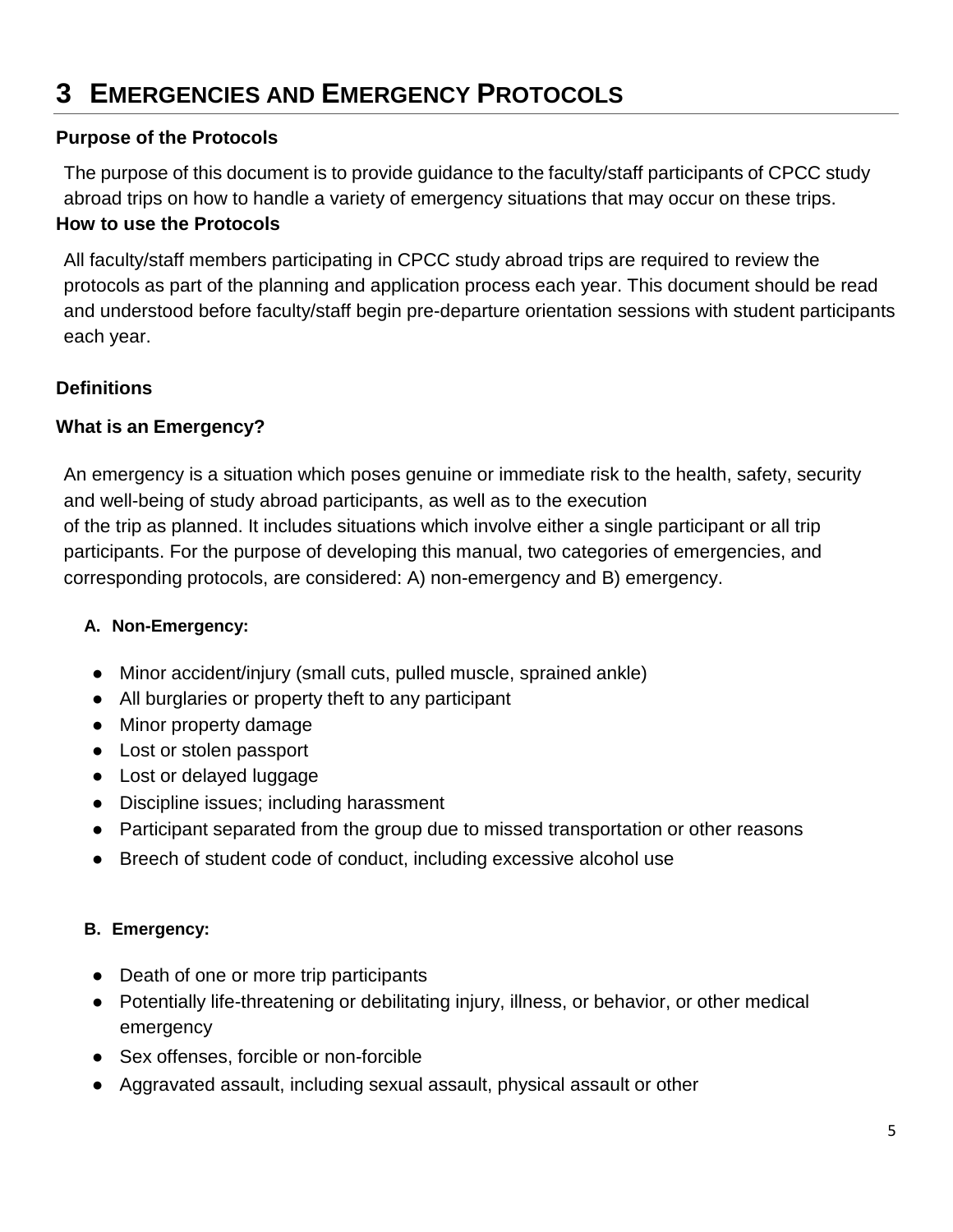- Participant(s) missing for extended period of time
- Natural or human disasters (including but not limited to arson, earthquake, flooding, etc.)
- Political/civil unrest
- Terrorist threat/attack
- Entire group flights delayed/stranded outside of the trip location for one or more days

#### **Emergency or Not?**

- In the instance that any one or more of the situations listed above occur, the faculty or staff member must evaluate the level of seriousness particularly if they affect the health, safety, security, and well-being of trip participants, as well as the execution or continuation of a trip.
- Faculty/staff must determine the emergency category by asking a series of questions that help determine and answer: WHAT, WHY, WHEN, WHERE, HOW
- Once the level of seriousness is established, faculty/staff should act according to the communication protocols provided in this manual.
- If situation and/or circumstances demand, faculty/staff may consider departure from the standard and recommended steps as described below as long as such departure results in an improved or more efficient response to an emergency. Faculty/staff are asked to provide a written statement with a solid reason why such departure was implemented including any recommendations for future guidelines.

#### **Non-Emergency Communication Protocols:**

#### **Minor medical accident/ injury (no or brief doctor visit)**

- Upon learning about the accident/injury, trip lead assesses the participant's health condition if he or she is at the same location. If he/she is not at the same location, ask as many questions as is feasible to gather sufficient information on the participant's health condition. Help arrange to transport the participant to the nearest qualified medical facility for treatment if there is any doubt as to the medical condition. Call the health insurance company and file a case, especially if out-of-pocket medical expenses are required for treatment.
- Trip assistants take on the leadership of the group if the trip lead accompanies the affected participant. Whoever accompanies the patient keeps in contact with the group and provides updates to the faculty/staff member staying with the group.
- If the accident/injury occurs a few hours before the group is about to depart to another trip location or back to the US, a decision needs to be made about the urgency or necessity of medical treatment. Also, if treatment is taking place during the time when a departure to another location is scheduled for the entire group, determine a trip assistant who stays behind with the patient and make other appropriate arrangements for delayed joining of the group at another location. The in country coordinator should be involved in this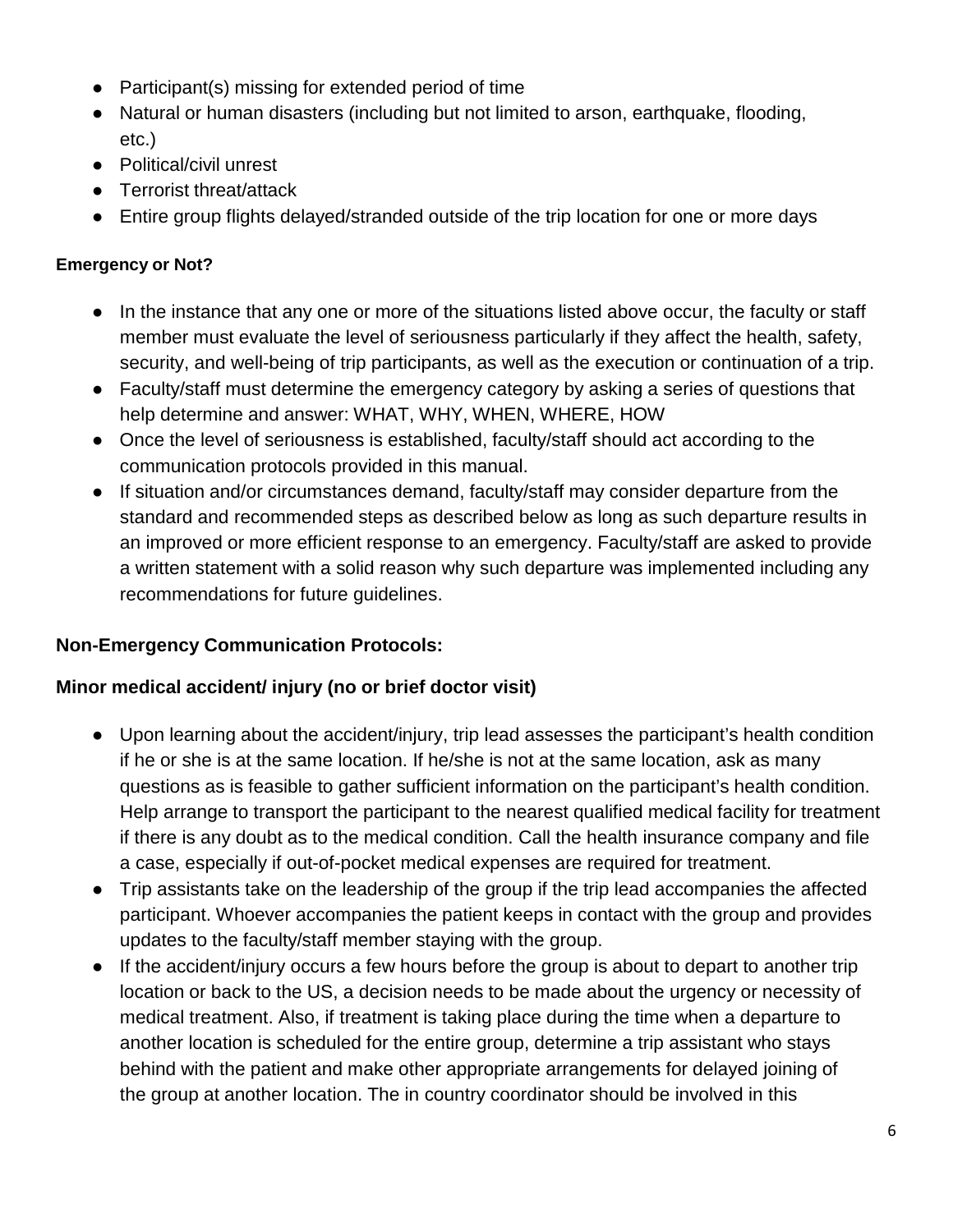conversation.

- Faculty/staff must be present with the ill individual at all times; should the participant specifically request privacy while with the physician, the institutional representative will remain as close as is practical within the medical facility.
- If the medical condition appears to be serious or does not improve as anticipated; if the medical services or facilities are not sufficient; or if the participant indicates he/she does not have the funds to cover the cost of services, contact the health insurance provider for advice on the next step and consult with the other trip leaders as soon as is practical and feasible. Contact CPCC regarding the development and if advice is required.

#### **All burglaries or theft of personal property to any group participant**

- When the information is received about theft or burglary that affects a student or faculty/staff member, help participant contact local emergency response agency such as police to report the burglary.
- Ask in-country coordinator to assist with interpretation/translation while contacting the local agency and when filing police report, or explaining what happened, etc.
- Check whether the participant was injured during the burglary act and decide about the medical treatment as necessary.
- Ask for a written theft report (to be translated later if it is written in a native language which is not English).
- Ask police for a copy of the loss/theft report for insurance claim.

#### **Any local property damage caused by one or more trip participants**

- Contact the in-country partner immediately after such damage has been reported to one or more of the faculty/staff members, or discovered otherwise.
- When participant(s) have been identified, remind them that they are responsible for their own actions and they are expected to cover the damage cost from their own funds.
- Debrief as a CPCC faculty/staff group as soon as is feasible to address the behavior that led to the property damage. This is a behavior that warrants disciplinary action and perpetrator(s) will be subject to the action following the guidelines of the Code of Conduct. Determine the level of disciplinary action and follow through with the action.
- If necessary, contact CPCC to confer on the best appropriate disciplinary action.

#### **Lost or stolen passport**

**Remember:** The trip leader has hard copies of all participant passports. Each participant is also asked to make his/her own passport copy and bring it on tour.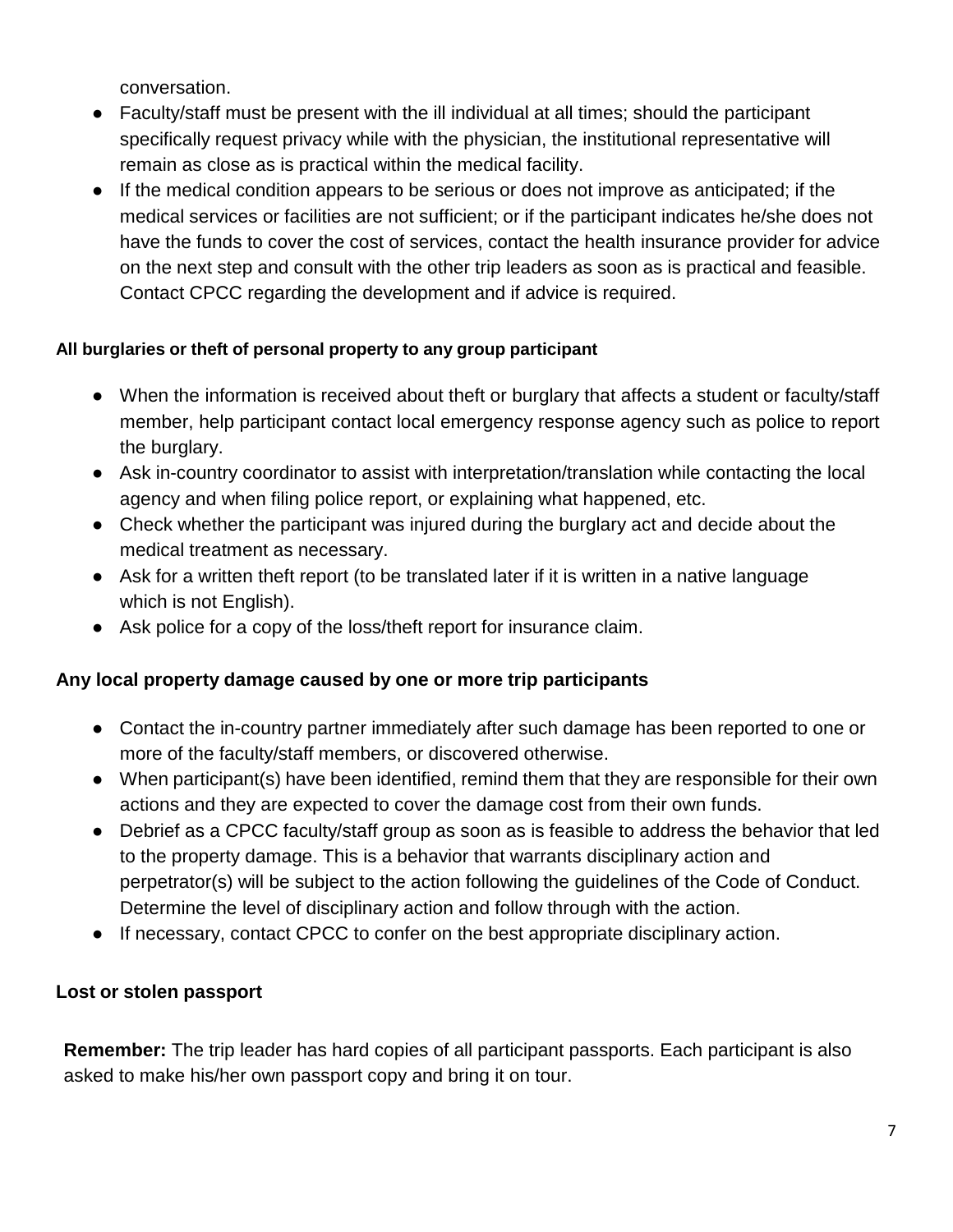- Trip leader will assist any student participant whose passport is lost or stolen.
- If the trip leader loses a passport, he/she will ask fellow colleagues to help lead the group while he/she works on passport replacement
- In any of the above scenarios, contact the local police immediately or as soon as the loss or theft has been discovered.
- Ask the in-country coordinator to assist with interpretation/translation while calling police and while filing a police report, or explaining what happened, etc.
- Request an official theft/loss report. Save a copy of the theft/loss report for insurance claim filing.
- Contact nearest US Embassy to schedule an emergency appointment and ask for an expedient issuance of a temporary travel document. Affected participant is responsible to pay all fees associated with the passport replacement administrative process.
- Participant keeps the payment receipts and makes a copy of the new temporary travel document.
- Never leave a student behind in the country due to a lost passport! If the passport is lost/stolen at the end of the trip, seek assistance to adjust the flight travel schedules that will allow trip lead or assistant to stay with the student until the passport has been issued and both participants can return to the US.
- After returning to the US, instruct the affected student to apply for a new permanent passport book.

#### **Lost, stolen, or delayed luggage**

**Note:** Consider various scenarios of where luggage may be lost or stolen, such as while using miscellaneous means of transportation (domestic or abroad, including flights, trains, buses, or taxis) or while at the lodging facilities used during the trip.

- If the luggage is lost during the flight, help participant to contact the airline desk at the port of entry or arrival airport, to report the missing luggage. Luggage receipt (that was issued at the participant's home destination airport) is required to file a report (should be attached to the back of a passport book or on one of the boarding passes or their stubs).
- If the luggage is lost or stolen while using other means of transportation, contact local police to file a report as soon as the loss/theft is discovered.
- If the luggage is only delayed, help participant to file a report at the arrival airport. It may take a while depending on how busy the airport is, so trip lead or assistant may consider staying behind with the student to assist with the delayed luggage reporting. The other faculty/staff can take care of his/her luggage and/or help arrange transport at a later time to bring both participants to the group housing.

#### **Discipline issues (e.g. disobedience, alcohol/ drug abuse, tardiness, or any kind of harassment)**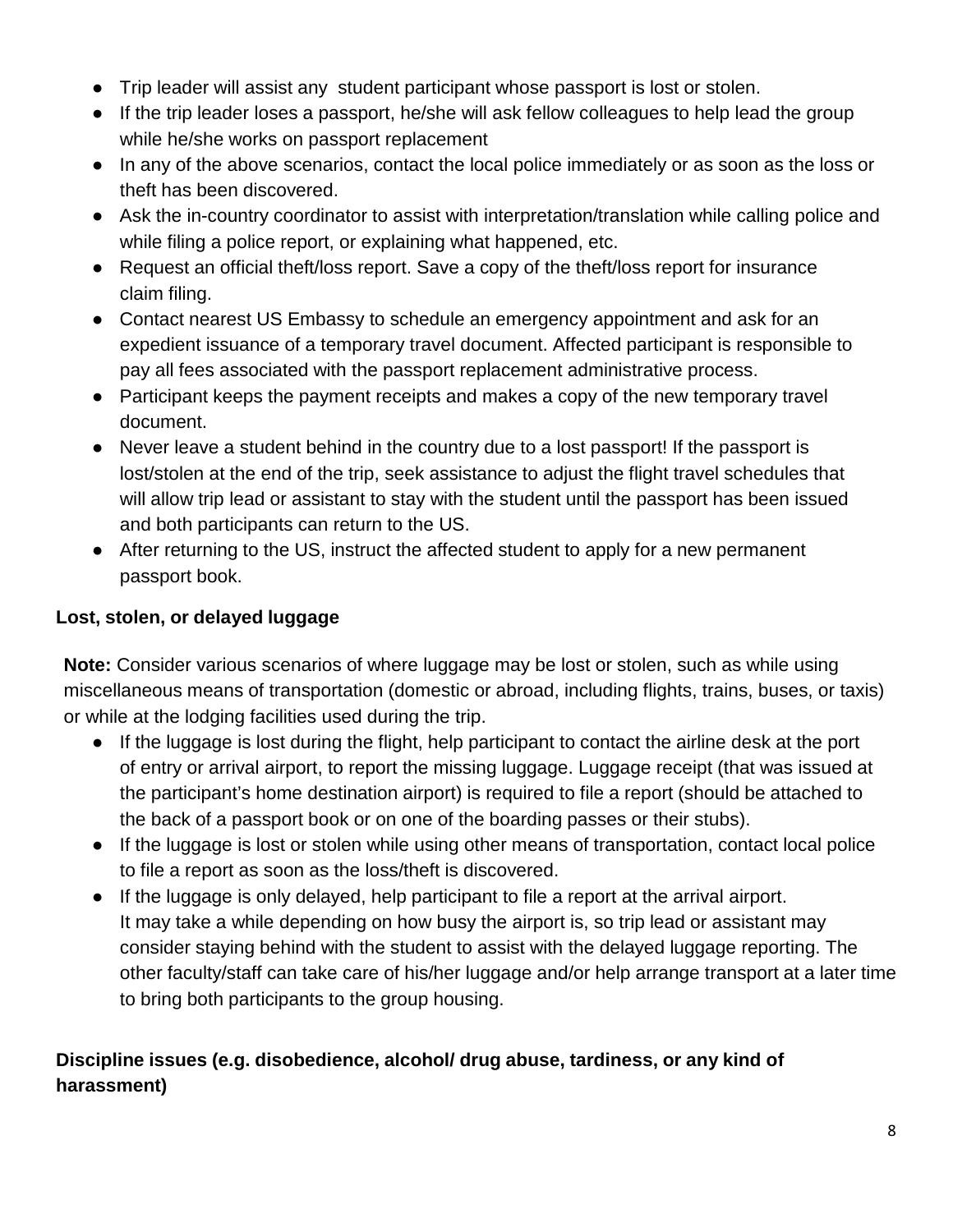- Upon becoming aware of a discipline issue including any type of harassment, follow the CPCC Code of Conduct to address the situation and participant's behavior.
- As a CPCC team, conference together on how to address the behavior or its consequences to make sure the proper protocol is being followed. Adhere to the guidelines in the Code of Conduct document, determine the level of disciplinary action, and follow through with the action.
- If needed, confer with the CPCC Director of Global Learning to consult on the best action steps especially if the faculty team is unable to arrive at the same conclusion or compromise.
- If student needs to be sent back to the US contact CPCC Emergency Contact immediately.

#### **Participant(s) separated from the group due to missed transportation**

- Each participant MUST be specifically instructed during the ARRIVAL ORIENTATION on how and who to contact should they get lost, and the name and location of the MEETING LOCATION/POINT when they travel outside of their home base, such as during field trips or cultural visits.
- Trip lead or assistant should immediately contact local in-country coordinator for assistance.
- A couple of scenarios may occur depending on whether the group is involved in ongoing transit or staying at a location for a number of days:
	- 1. Participant misses local transportation while staying at the same location for a number of days.
		- Attempt to contact the participant on their wireless device
		- Keep the rest of the group together
		- Contact the in-country coordinator for assistance
		- If unable to make wireless contact, go to the pre-designated meeting location
	- 2. Participant misses transportation during ongoing transit.
- $\circ$  As soon as the trip lead learns about participant missing the transportation to another location, establish communication with the participant (if he/she has a cell phone working in the host country).
	- $\circ$  If the transportation taking the group to another location is a hired bus, return to the location where group departed from to collect the participant.
	- $\circ$  If the group is using a local public transit system (such as train or bus), establish communication with the participant via cell phone (if feasible), or if it is too late or not possible to return to the departure location, invite the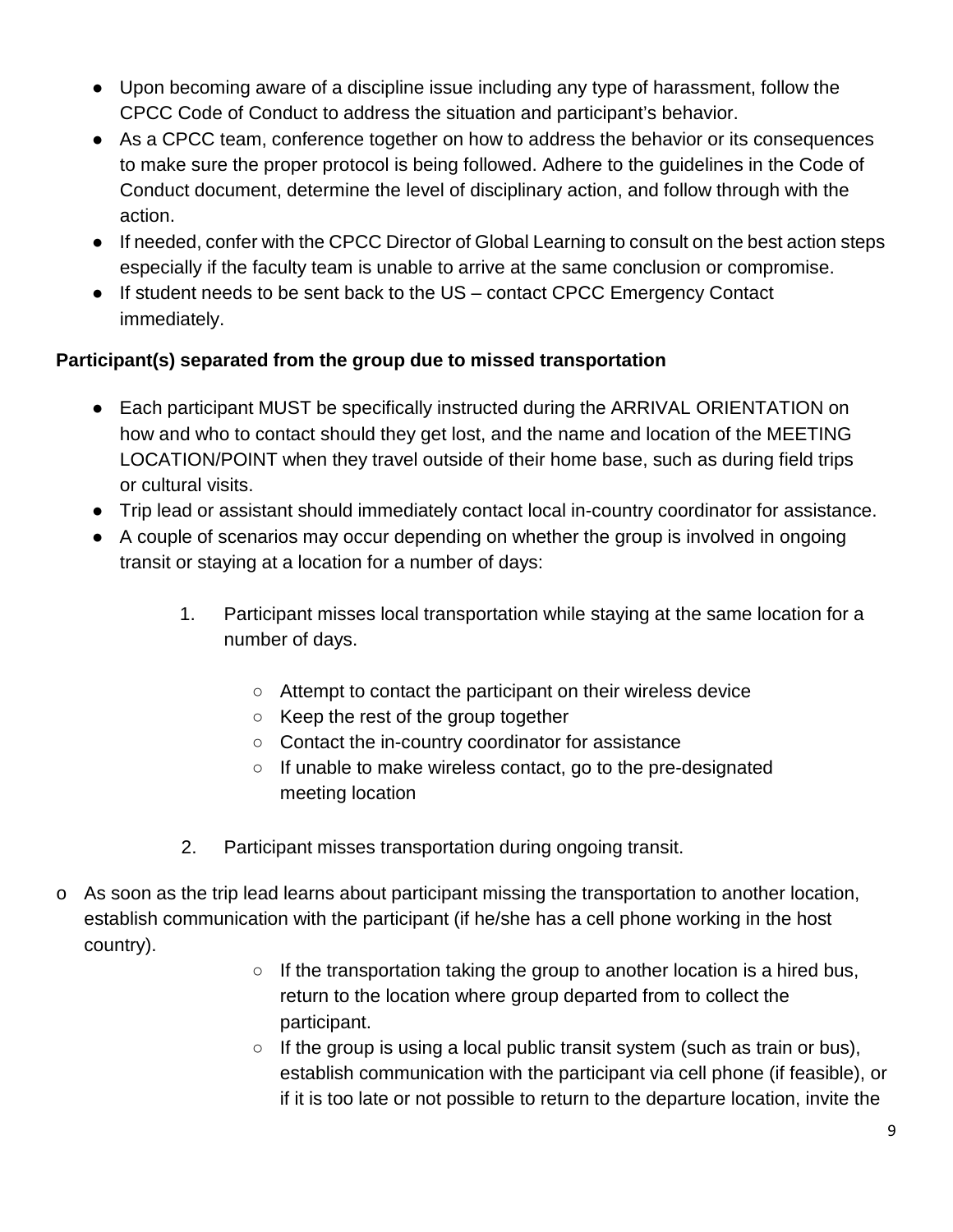assistance of local in–country coordinator to help participant join the group at the final destination. They can do so by communicating in native language with the ticket office agent either at the train or bus station. The participant is expected to pay for associated expenses.

3. If participant is missing for an extended amount of time due to the missed transportation, follow the instructions in the "emergency section".

#### **Reporting for Non-Emergency:**

- If any of the above situations occur during the trip, the trip leader should submit a written report to CPCC Director of Global Learning.
- Provide description of circumstances under which the non-emergency occurred. It will help CPCC communicate with colleges and in-country partner if changes to trip or logistics are required as a result

#### **Suggested EMERGENCY/CRISIS Communication Steps**

**IMPORTANT:** Each emergency situation described in the following section MUST be immediately reported to CPCC and to the other faculty/staff present on trip. If incident reported is of a sensitive nature, name of the participant may be withdrawn to protect their privacy and if such wish is specifically conveyed by the affected participant. However, due to CPCC's responsibility in management and coordination of the trips, not reporting an emergency situation and/or incident is a violation of the trip Code of Ethics (for faculty) or Code of Conduct (for student).

#### EMERGENCY IS AFFECTING AN INDIVIDUAL PARTICIPANT

*Physical or sexual assault, or participant is subject to criminal charges or arrested*

● As soon as the trip or assistant lead become aware of a student being assaulted or arrested, take down every detail of the situation in order to be able to counsel on the next step with the other faculty (time, location, health status, cause, etc).

In case of an assault, if student is alone, separate from group, and/or for some reason was unable or has not called the police, do so immediately on his/her behalf. Take notes of student's location, type of assistance needed and reasons for immediate assistance. Access student's detailed contact information from the trip lead's packet as feasible. If student is not alone and/or accompanied by another student from the group but still separate from group, and depending on the seriousness of assault, make every effort to have the student transferred to the nearest medical facility, and be met there by one of the faculty.

● In case of incarceration, contact the nearest US Embassy or Consulate for assistance as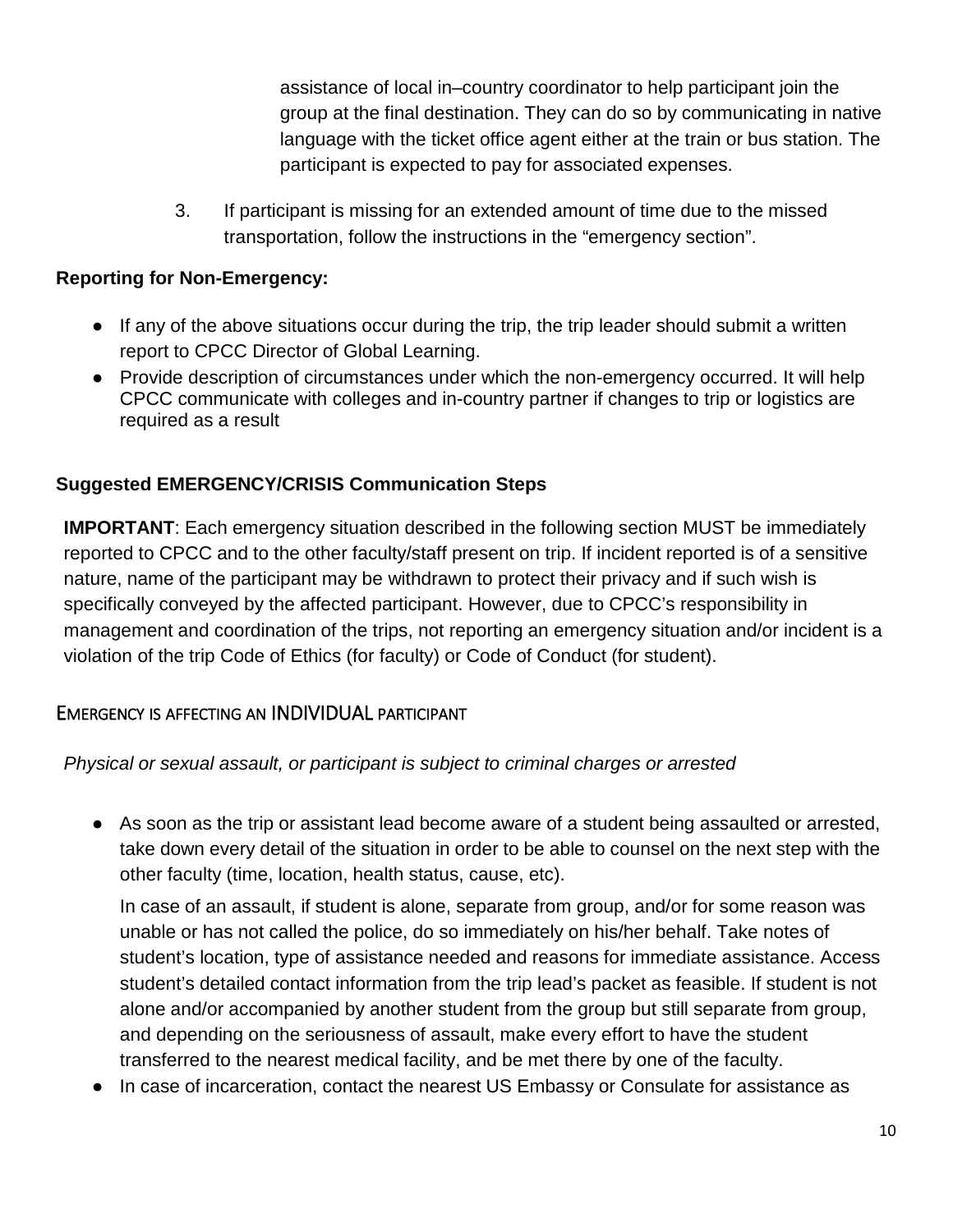the US authorities are able to inquire about the case and seek legal assistance to the arrested participant. All charges associated with the legal counseling, interpretation, etc. are the responsibility of the affected participant. There is no insurance coverage for these instances.

- If situation requires one of the trip leads to travel to a hospital/emergency room, prison, or local police station, and depending on the time of day, immediately discuss splitting the lead role for the group. Contact in-country coordinator if he/she is not with the group to assist with translation/ interpretation when communicating with local medical and emergency response units.
- Contact CPCC if a large sum of money is requested by the doctor, or a medical facility treating participant to pay for immediate medical treatment, or for the legal counseling if participant is incarcerated. Seek advice from the US Consulate as well.
- Trip assistant should contact CPCC immediately to inform about participant's status and to determine whether contact with student's family is required.
- CPCC Director of Global Learning will manage communication channels and provides counsel on informing the student's family of the situation as well as potentially arranging a relative's travel to the country.

#### *Life-threatening illness or injury(ies), or death of one or more participants*

- As soon as trip facilitators become aware of the participant's life-threatening injury or death, immediately contact CPCC.
- In case of participant's death, immediately contact the US Diplomatic Offices in the country. The purchased insurance policy contains coverage and services for medical evacuation and repatriating of mortal remains. US Diplomatic Corps have a duty to contact the first of kin in case of a deceased US citizen, and have

been trained to deliver the sad news to the families. Trip leads and assistants are not required, and **should not,** deliver the news to the family.

- Trip lead communicates with the group about the incident, causes, etc. in a factual manner to prevent any emotional distress and rumors. Establish counseling to students as needed. Request additional counseling support from CPCC.
- In case of either life-threatening injury or death, instruct students:
	- 1) To be open about their emotions and feelings.
	- 2) To come forward if they have any information on the causes of the incident should those be not available.
	- 3) To seek any of the faculty on the trip with any questions, concerns, uncertainties, or desires for additional grief counseling.
	- Instruct students that in order to help properly handle the crisis, they are strongly advised **not to**: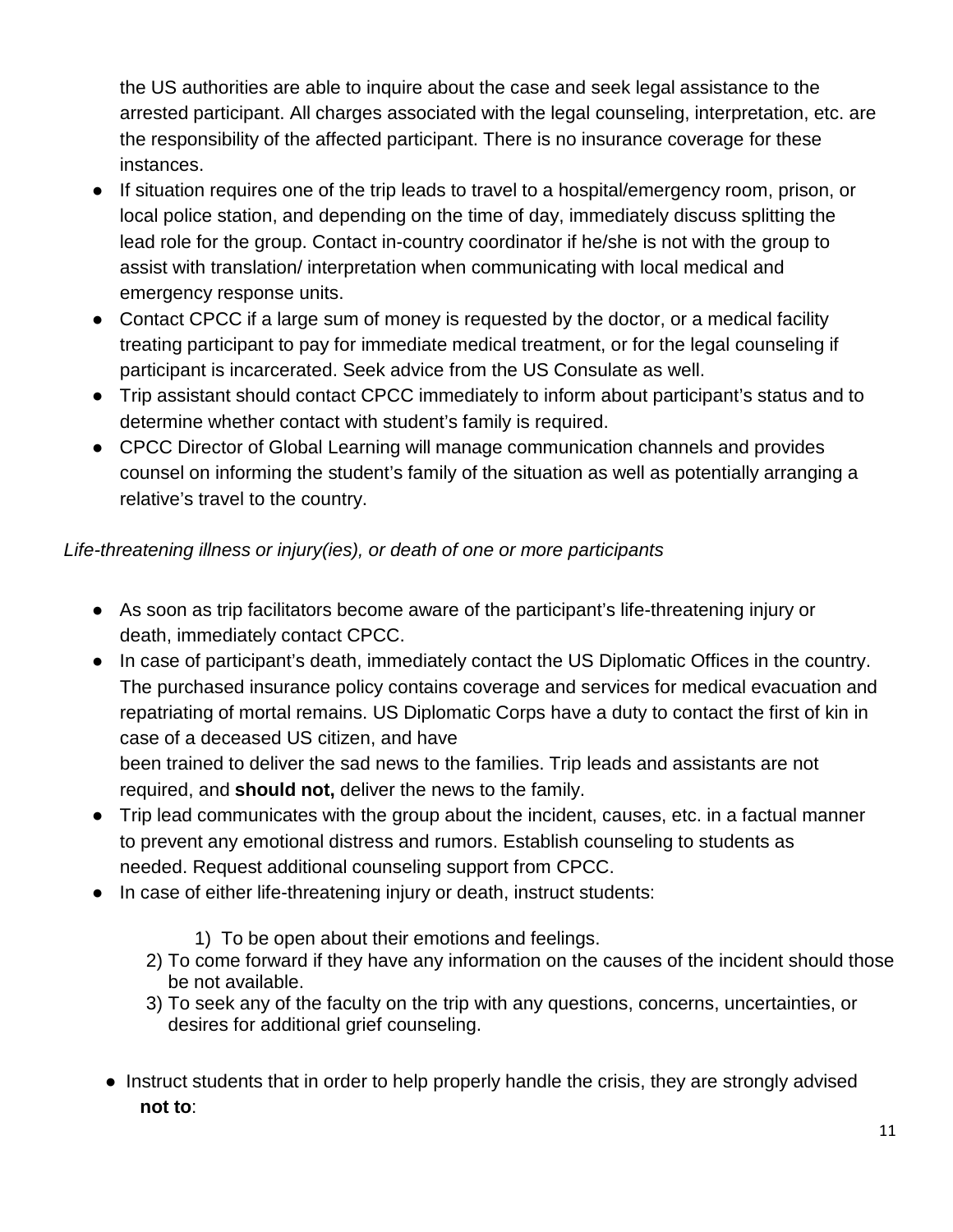1) Contact anyone from the affected or deceased participant's family if they know them – at least not before the family or closest of kin have been contacted by the authorities (the US Diplomatic service abroad or CPCC personnel or police) about what happened.

2) To respect the affected or deceased participant's family by refraining from sending text messages or posting comments on social media until the proper notification has been afforded to the family and closest of kin.

3) Respond to any media inquiries should they be contacted by the media representatives. Defer such inquires to the person appointed with such role in the destination country or at the home campus. This CPCC public relations or spokesperson's name should be shared with the group.

#### **To prevent emergencies on trip:**

- Conduct thorough pre-departure and arrival orientation about cross-cultural, logistical, and other problematic issues as they pertain to health, safety, security, and well-being of trip participants.
- Require attendance at orientation to be mandatory if not conditional to academic grading.
- Make students share responsibility for their own health, well-being, security, and safety.
- Ask participants to observe and respect local cultural norms, how they reflect in behavior and consequently how they may affect the group and/or the trip.
- Emphasize common-sense approach: buddy system; Limited consumption of alcohol and no drugs; Rules for outings in the dark and/or for meeting local peers; Self-reflection; etc.
- Mention, emphasize, and explain most critical items from CPCC's policies that regard group's health, well-being, security, and safety.
- Highlight the importance of communication within the group, particularly in the situations discussed here.
- Plan the orientation in a manner that gives participants enough time to process the information, offer feedback, ask questions, and get clarifications prior to departure. All participants must know and be clear on trip expectations in regard to their health, well-being, safety, and security before they depart.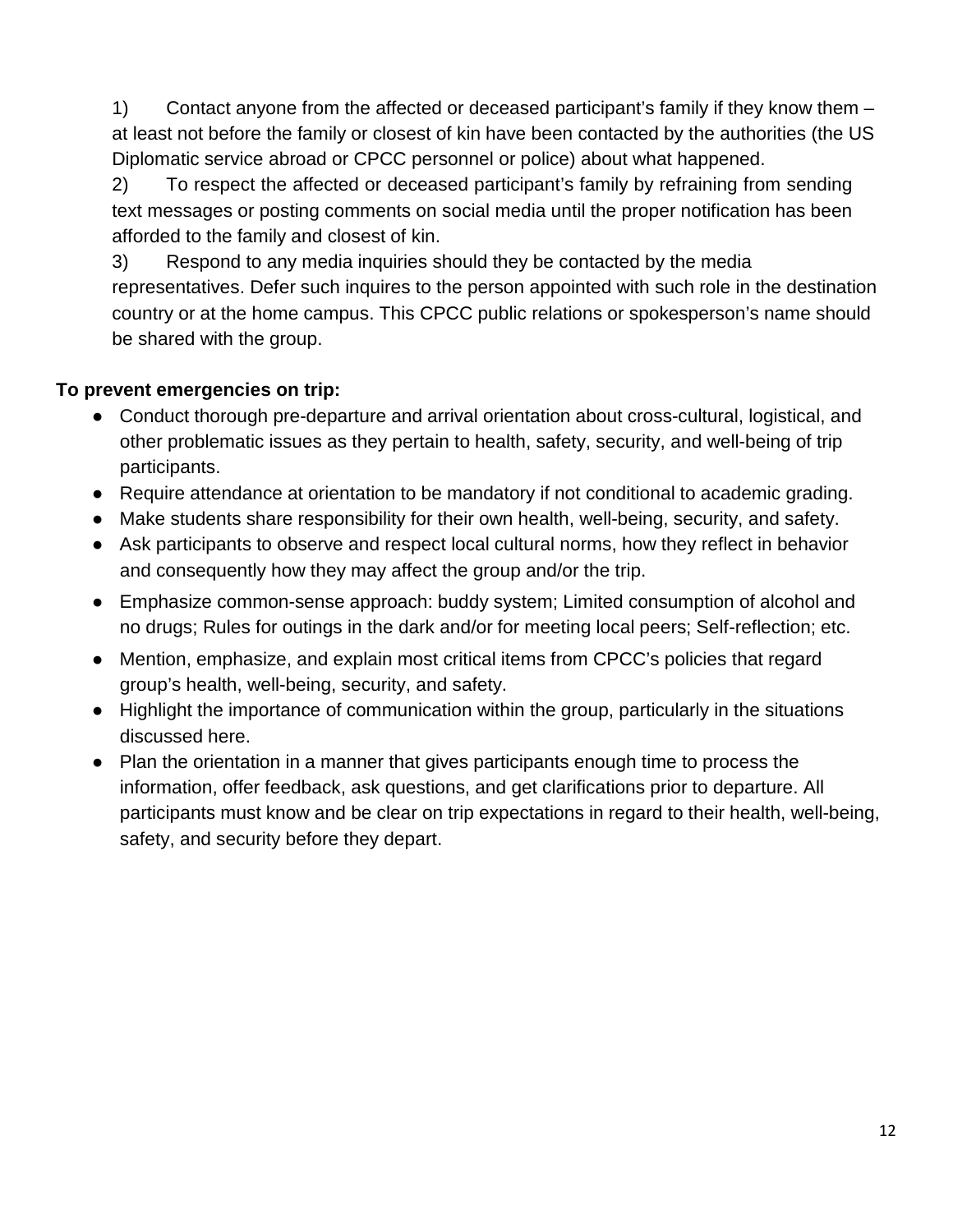# **4 FACULTY AND STAFF STUDY ABROAD RESPONSIBILITIES**

|    | 1. Determine the type of program you would like to lead. Meet with the Global Learning Office to discuss program<br>options. Considerations include: location, length of program, number of participants, curriculum course,                                                                                                                                                                                                                                          |
|----|-----------------------------------------------------------------------------------------------------------------------------------------------------------------------------------------------------------------------------------------------------------------------------------------------------------------------------------------------------------------------------------------------------------------------------------------------------------------------|
|    | additional faculty support, cost, third party provider, etc.                                                                                                                                                                                                                                                                                                                                                                                                          |
| 2. | Submit a Faculty Lead Study Abroad Proposal. Proposals are due the academic year prior to travel. Proposal<br>deadline is January 15 <sup>th</sup> for Spring Break Programs and March 15 <sup>th</sup> for Summer Programs.                                                                                                                                                                                                                                          |
| 3. | Global Learning Office will review proposals and notify faculty leaders of approved programs by April 1st<br>(February 1st for Spring Break Programs)                                                                                                                                                                                                                                                                                                                 |
| 4. | Within 30 days of your program being accepted, all faculty leaders must submit to the Office of Global Learning<br>1) A copy of his/her passport 2) Request for International Travel with Students form* 3) Request for<br>Authorization to Travel form* (must use up-to date forms on the CPCC intranet site)<br>*Forms must be completed except for Vice President and President signatures. Global Learning Office will<br>submit forms together to the VP office. |
| 5. | Create specific program requirements, qualifications and expectations to be shared with student applicants. This<br>will be used by the GLO to promote your program and help determine the best student fit.                                                                                                                                                                                                                                                          |
| 6. | Assist in creating and editing marketing/promotional material related to your program (i.e. website, fliers, and<br>classroom presentations).                                                                                                                                                                                                                                                                                                                         |
| 7. | Organize, prepare materials, and staff a program table for Study Abroad Open House (September). All faculty<br>leaders are expected to attend Global Learning Office events throughout the year.                                                                                                                                                                                                                                                                      |
| 8. | Actively recruit students for your Study Abroad Program (i.e. classroom presentations, events, information tables,<br>email invitations, collaboration with GLO).                                                                                                                                                                                                                                                                                                     |
| 9. | Work with your division liaison and GLO to ensure the COD is entered for curriculum and CCE offerings. All<br>participants must register for a CPCC course either for curriculum credit or non-credit. You are also responsible<br>for your course syllabus, record of attendance for students and submitting final grades.                                                                                                                                           |
|    | 10. Once students apply to your program, WITHIN 30 DAYS of application: you must review their information<br>(sent to you from GLO), meet with them in person or ask the GLO for assistance meeting with them, review<br>program requirements with students.                                                                                                                                                                                                          |
|    | 11. Within 30 days of the student application, GLO will do background checks on students (conduct, grades,<br>financial, etc.) and make leader aware of any issues.                                                                                                                                                                                                                                                                                                   |
|    | 12. Officially accept student into your program within 45 days of application via form letter (letter template provided<br>by GLO). You must copy GLO on your student acceptance email.                                                                                                                                                                                                                                                                               |
|    | 13. Assist students with third party enrollment (if applicable), payment deadlines, course registration, pre-departure<br>prep, passport application, etc.                                                                                                                                                                                                                                                                                                            |
|    | 14. Hold group participant meetings throughout the semester prior to your program to prepare students for travel<br>(i.e. register with the US State Department, research country, ensure students have passports, etc.)                                                                                                                                                                                                                                              |
|    | 15. Review and complete the following forms prior to the Faculty Pre-departure Meeting (available on the GLO<br>website) 1) Agreement to Terms and Conditions 2) Instructor Responsibilities and Agreement 3) Study Abroad<br>Handbook Acknowledgement Form.                                                                                                                                                                                                          |
|    | 16. Attend Faculty Pre-Departure Meeting (March). Prepare and bring any program specific materials needed for<br>student pre-departure meeting.                                                                                                                                                                                                                                                                                                                       |
|    | 17. Attend Student Pre-Departure Meeting (April). Lead program specific break-out session.                                                                                                                                                                                                                                                                                                                                                                            |
|    | 18. GLO to provide notebook and/or zip drive of student information for trip. Review all Student Agreement to<br>Terms and Conditions forms for medical needs and emergency contacts.                                                                                                                                                                                                                                                                                 |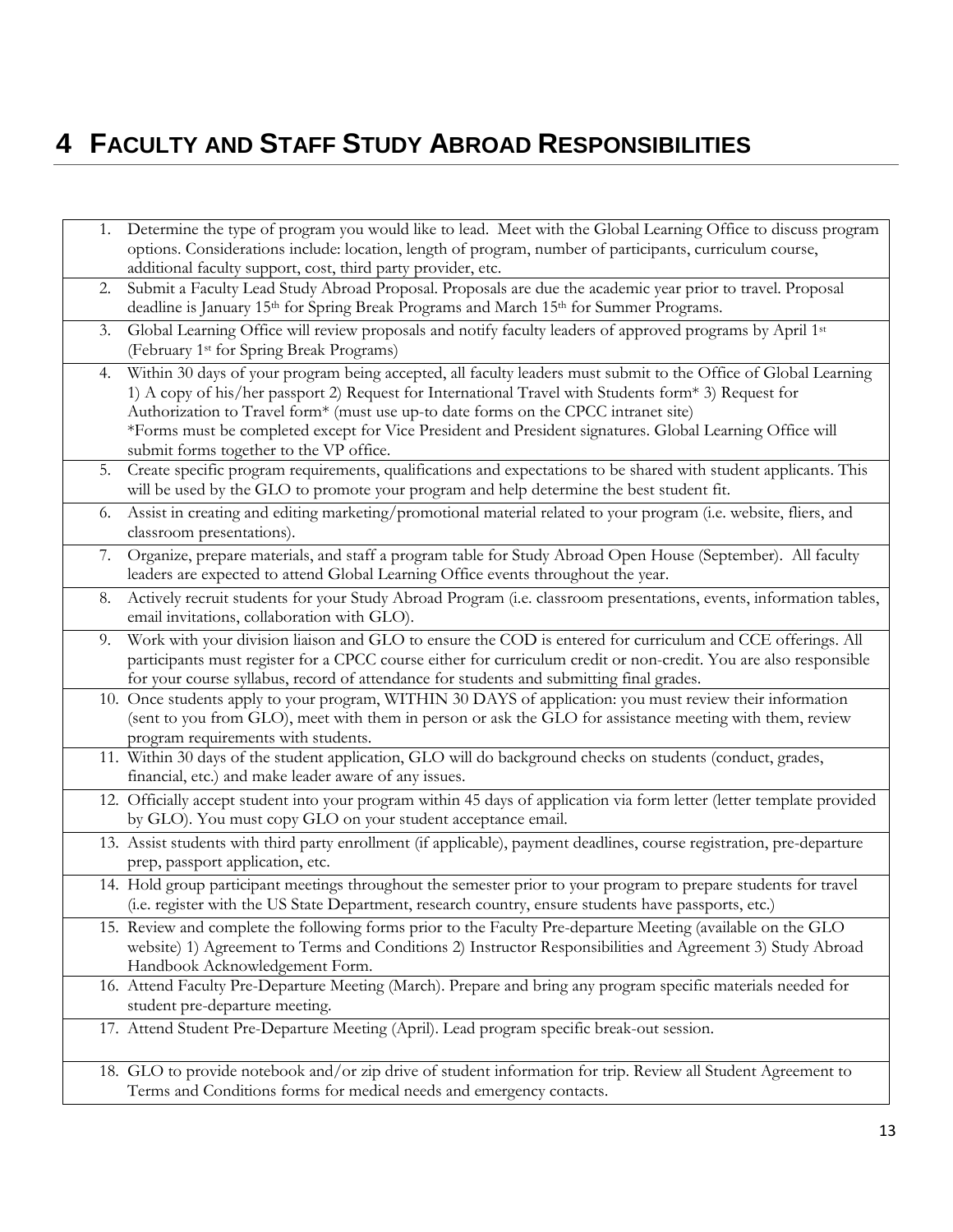| 19. Estimate additional faculty lead expenses needed in advance, such as cash for taxis, cell phone, unexpected<br>emergencies, etc. Work with GLO to acquire as needed.                                   |  |
|------------------------------------------------------------------------------------------------------------------------------------------------------------------------------------------------------------|--|
| 20. While traveling out of country: check in periodically with the GLO office via text/email. Retain all receipts<br>needed for reimbursement. Take photos and videos. Document any student weekend trips. |  |
| 21. Upon return from the program: Inform GLO of safe return; submit all expenses in a timely manner, provide<br>feedback on program.                                                                       |  |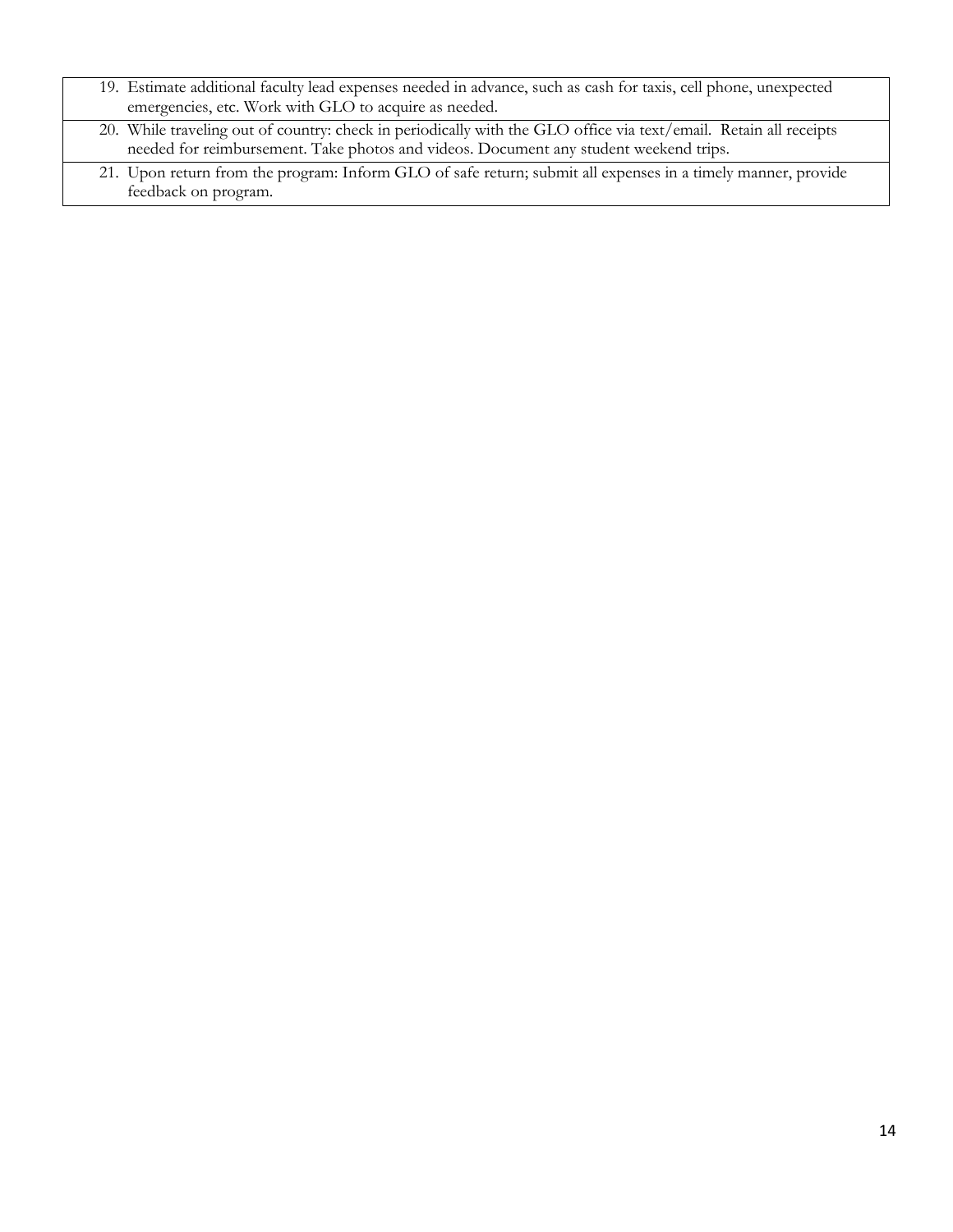### **5 STUDENT STUDY ABROAD RESPONSIBILITIES**

|    | 1. Research all programs via www.cpcc.edu/study-abroad                                                      |
|----|-------------------------------------------------------------------------------------------------------------|
|    |                                                                                                             |
| 2. | Decide which program is best for you. Complete the Study Abroad Application online                          |
|    | www.cpcc.edu/study-abroad and email your essay to global.learning@cpcc.edu                                  |
| 3. | Pay the \$100 application deposit and insurance fee (cashier payment form included on website)              |
|    |                                                                                                             |
| 4. | Submit a copy of your passport to the Global Learning Office (GLO) OR apply for passport immediately        |
|    | if you do not already have one. GLO can assist you with applying for a passport.                            |
| 5. | Meet in person with your program faculty leader or a staff member from GLO to review program                |
|    | requirements. GLO will complete a check on the student to make sure he/she has no conduct record,           |
|    | academic infractions or financial obligations to the college.                                               |
| 6. | Within 30 days of the application, students will receive an official acceptance email into the program.     |
|    |                                                                                                             |
| 7. | Begin making program payments - For all programs, \$500 is due within 30 days of acceptance. Program        |
|    | specific Payment Schedules are available on each program webpage. If needed, enroll with the third party    |
|    | provider (i.e. EF College Tours, Explorica).                                                                |
|    |                                                                                                             |
|    |                                                                                                             |
| 8. | Attend all study abroad meetings for your program and prepare for travel. This includes registering         |
|    | with the US State Department, researching the destination country, and ensuring passport and visas are      |
|    | prepared and valid. Review Student Agreement to Terms and Conditions form.                                  |
|    |                                                                                                             |
| 9. | Register for your course. All participants must register for either the curriculum class or continuing      |
|    | education course tied to the study abroad program. Registration takes place the term prior to travel.       |
|    |                                                                                                             |
|    | 10. Attend the mandatory pre-departure meeting for all programs.                                            |
|    |                                                                                                             |
|    | 11. While abroad: 1) Attend all activities and courses 2) Notify your faculty leader of any issues/concerns |
|    | impacting the program. 3) Take photos and videos 4) Adhere to the Student Code of Conduct                   |
|    | 12. Upon your return: 1) Submit your photos and videos to GLO. 2) Complete all assignments related to the   |
|    | course. 3) Complete the Study Abroad Evaluation                                                             |

Important dates:

**November** – Application deadline for Spring Break Programs

**December** – Scholarship Deadline for the Global Learning Office

**January** – Application deadline for Summer Programs

**January** – Pre-departure Meeting for Spring Break Programs

**April** – Pre-departure Meeting for the Summer Programs